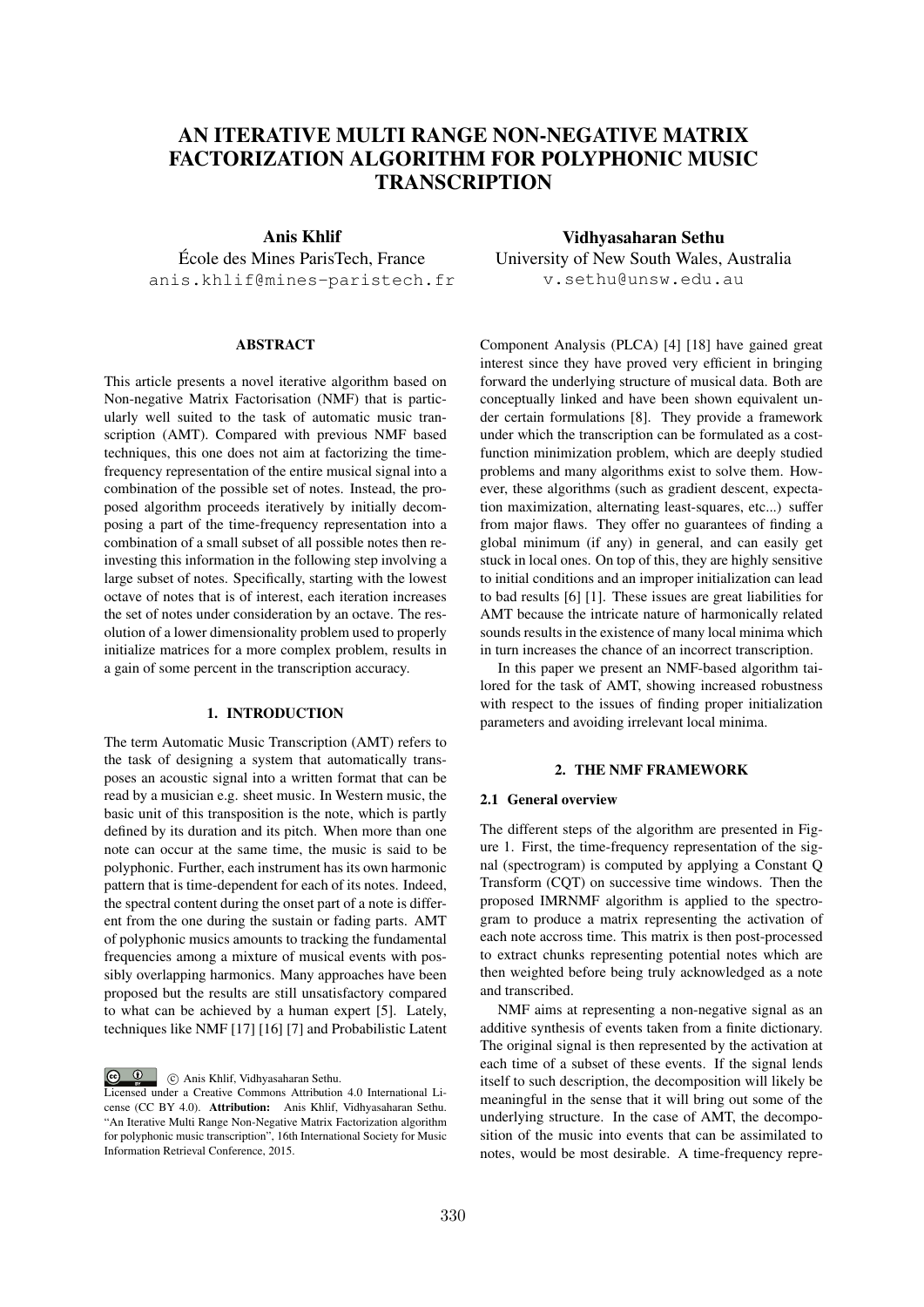

Figure 1: Overall algorithm.

sentation, like the spectrogram (which is a matrix containing the amplitude spectrum for a sequence of time windows) is an example of additive data where the sources would be constituted by the amplitude spectra of the different notes composing it. As mentioned, we will consider that the time-frequency representation is obtained via a CQT, which allows all frequencies of interest for all notes to be contained in the same number of frequency bins (in the time frequency representation) regardless of the octave or the note unlike the standard Discrete Fourier Transform.

More formally, given the spectrogram  $Y \in \mathbb{R}^{N \times T}_{+}$ , where N is the number of frequency bins and T the number of temporal frames, and given  $K \leq N, T$ ; find  $W \in \mathbb{R}_+^{N \times K}$ the spectral dictionary matrix, and  $H \in \mathbb{R}_+^{K \times T}$  such that

$$
Y \approx WH \tag{1}
$$

Where, *Y* denotes the spectrogram obtained from the CQT, and which is decomposed into weighted sums of a finite set of notes whose spectra constitute the columns of W.

This decomposition does not have an exact solution and consequently the typical approach is to find a solution that minimises a suitable cost function,  $\mathcal{C}_Y(W, H)$  with the constrainsts that the elements of W and H are positive. Historically, as introduced by Paatero [15] the canonical norm of the matrices difference:  $\|Y - WH\|$  was taken as a cost function. Incidently, a factorization is inherently dependent on the cost function used to weight the reconstitution. As a result, the choice of a relevant cost function to increase the accuracy of the decomposition has been largely studied and yielded significant increases in the results. In the next section we review some of the key principles driving current efforts to enhance the transcription through NMF related techniques.

#### 2.2 Achieving a good factorization

The best factorization we could hope for, would express *Y* as the activation of spectral templates that correspond exactly to the ones of the notes present in the excerpt. That implies especially, that no existing note be expressed as the sum of two or more elements (columns) of the dictionary W, (no false detection), or that no combination of two or more notes be expressed by a single element (no deletion). Such issues are referred to as cross-row talk. A common response to cross-row talk is to try to increase the sparsity of the decomposition matrices, and especially the columns of *H*. (A vector is said to be sparse when most of its elements are zeros). The energy is concentrated in a few units which are used to represent typical data vectors. Having a control over sparsity provides more robustness in "reallife" situations where the number of sources is not known by advance and a higher rank than needed is fixed for the decomposition matrix.

Controlling the sparsity is mainly achieved by choosing a suitable cost function  $\mathcal{C}_Y$  and estimation methods that allow desirable properties to be enforced on *W* and *H*. Although, the task of finding a minimum for  $C_Y$  is not easy since the problem is often ill-posed, the reformulation of the factorization problem in terms of approaches such as Convex Quadratic Programming [7] [19] [11] provides elegant frameworks to naturally introduce new cost functions (with regularization parameters), or enforce relevant constraints on *W* and *H*.

The control over sparsity can be explicit. In [12], Hoyer develops algorithm to enforce constant predefined sparsities  $s_w$ ,  $s_h$  over *W* and *H*. Such conditions are not realistic in real-life situations for audio data since the degree of polyphony can evolve throughout the excerpt. In [11], Heiler and Schnörr, give a formulation of the factorization as a second order cone programming problem, enabling them to enforce only boundary conditions on the sparsities. In [1], an adaptation of the ALS algorithm called Alternating Hoyer-Constrained Least Squares is proposed. However, this way of enforcing sparsity is often too restrictive in the case of musical data where the degree of polyphony is free to evolve during time, on top of the fact that we do not have prior knowledge on it. Consequently, we would prefer a softer, implicit control over sparsity. In such cases, it is often achieved through cost functions that are expressed in a form where the variation of a parameter provides an input to indirectly affect sparsity. In [7] the cost function is defined by

$$
C_y = \frac{1}{2} ||Y - WH||_2^2 + \lambda_1 ||H||_1 + \frac{\lambda_2}{2} ||H||_2^2 \quad (2)
$$

The coefficient  $\lambda_1$  weights the importance given to sparse vectors against a good reconstitution, and  $\lambda_2$  is a Tikhonov regularization parameter. Other successful approaches have considered a class of divergences called  $\beta$ -divergences as cost functions [10], which were successfully applied to AMT in [7].  $d_{\beta}(Y|W, H)$  is defined by:

$$
d_{\beta}(Y|W,H) = \begin{cases} Y \otimes \log \frac{Y}{WH} - Y + WH & \beta = 1 \\ \frac{Y}{WH} - \log \frac{Y}{WH} - 1 & \beta = 0 \\ \frac{1}{\beta(\beta - 1)} (Y^{\beta} + (\beta - 1)(WH)^{\beta} - \beta Y \otimes (WH)^{\beta - 1}) & else \end{cases}
$$
(3)

Where the divisions, the logarithm and the powers have to be understood element-wise,  $\otimes$  is the element-wise product, and 1 the matrix containing only ones. The choice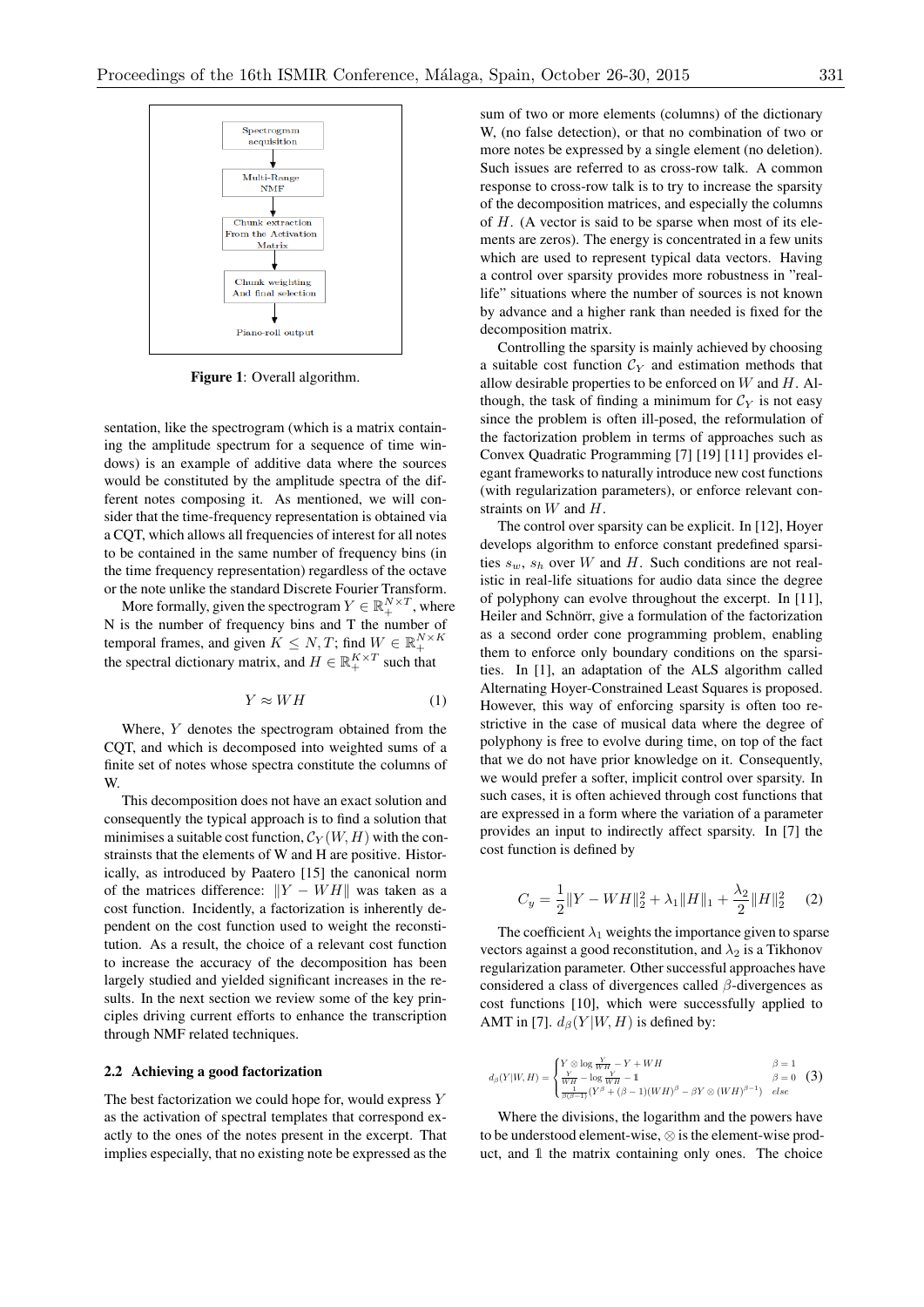of  $\beta$  provides an indirect control over sparsity. It can be noted that in the case of  $\beta = 2$  it reduces to the Euclidean distance, and in the case  $\beta = 1$  to the KL-div KL divergence, which has been found to promote sparsity [17]. The minimization of both those cost functions can be achieved through multiplicative update rules given in [10] and [7]. This is the cost function which has been adopted in the proposed method.

Finally, all the algorithms mentioned are highly sensitive to initial conditions and perform poorly when dimension and the density of local minima increase. In the case of AMT, initializing the spectral dictionary matrix *W* so that the elements (columns) are structurally relevant, improves the factorization a great deal. In [16], the columns of *W* are initialized with one for each note at harmonic positions and zeros elsewhere. It makes *W* relevant for the transcription and straightforward to associate to a note. While it is not too difficult to see how *W* can be intitialized, it is much less obvious for *H*.

In the next section, we present a versatile algorithm to perform the factorization which can be used with any update rules, enhances the sparsity and gives element of answer as to how initialize *H* leading to increased robustness.

### 3. THE PROPOSED FACTORIZATION ALGORITHM

#### 3.1 Principle

The proposed algorithm performs an iterative factorization of the spectrogram by initially starting with a single octave of notes prior to incrementing it by an octave in each subsequent iteration. The algorithms performs by starting from the lowest octave, and by including one higher octave at each step until the whole range of note is covered. Let  $S = \{n_0, ..., n_{K-1}\}\in \mathbb{N}^K$  be an interval of integers containing the midi notes considered. The i-th range is the subset of *S* defined by  $r_i = \{n_0, ..., n_{12i-1}\}.$ 



Figure 2: Cutting of the midi scale in ranges.

Only considering the notes lying in this range comes down to focusing on subregions, in terms of frequency and notes, of the decomposition matrices defined as follows.

$$
Y^{(i)} \approx W^{(i)} H^{(i)} \tag{4}
$$

with:

$$
Y^{(i)} = Y_{[l_b, u_b^i], \bullet} \tag{5}
$$

$$
W^{(i)} = W_{[l_b, u_b^i], [l_s, u_s^i]} \tag{6}
$$

The columns of *W* and the rows of *H*, indexed by the sources, are restricted to the subset  $\{l_s, ..., u_s^i\}$  where  $l_s$ denotes the source of the lower note and  $u_s^i$  the source of the higher note of the i-th range. We have the following equalities:  $l_s = n_0$  and  $u_s^i = n_{12i-1}$ . The rows of *W* and *Y* representing the frequency bins are restricted to the subregion  $\{l_b, ..., u_b^i\}$  where  $l_b$  designs the lower frequency bin associated with the fundamental frequency of the lower note in the range, and  $u_b^i$  the upper bound for the frequency bins associated with the fundamental frequency of the higher note in the i-th range. As previously mentioned, the spectrogram is computed with a CQT, therefore we can note that the semitone resolution, b, i.e., the number of bins associated with a single semitone is a constant. The superscript (i) denotes the restriction of a matrix to the i-th range. With this notation, we can express the boundaries as:  $l_b = b(n_0 - 1) + 1$  and  $u_b^i = b(n_{12i-1})$ . All the temporal frames are considered at each step of the factorization, this is noted *•*.

As it has been said, any multiplicative update rule can be used with this approach. Specifically, in the work reported in this paper, the update rules (8) and (9) for the KL divergence are applied as follows to  $H^{(i)}$  and the submatrix  $W^{(i)}$ .

$$
H^{(i)} \leftarrow H^{(i)} \otimes \frac{^t W^{(i)}(Y^{(i)} \otimes (W^{(i)} H^{(i)}) \cdot \beta - 2)}{^t W^{(i)}(W^{(i)} H^{(i)}) \cdot \beta - 1}
$$
 (7)

$$
W^{(i)} \leftarrow W^{(i)} \otimes \frac{(Y^{(i)} \otimes (W^{(i)} H^{(i)})^{\cdot \beta - 2})^t H^{(i)}}{(W^{(i)} H^{(i)})^{\cdot \beta - 1} t H^{(i)}} \qquad (8)
$$

Then  $H^{(i+1)}$  is initialized as follows (see 3):

$$
\begin{cases}\nH_{[l_s, u_s^i], \bullet}^{(i+1)} = H^{(i)} \\
H_{[u_s^i, u_s^{i+1}], \bullet}^{(i+1)} = \text{random positive matrix}\n\end{cases} \tag{9}
$$



**Figure 3:** Initialization of  $H^{(i+1)}$  from  $H^{(i)}$ .

Figures depicting the evolution of the activation matrix throughout the different steps are shown in section 5.

#### 3.2 Motivation and advantages

This method has been designed as a way to compensate for some of the weaknesses of NMF applied to AMT, principally being having to use more potential sources than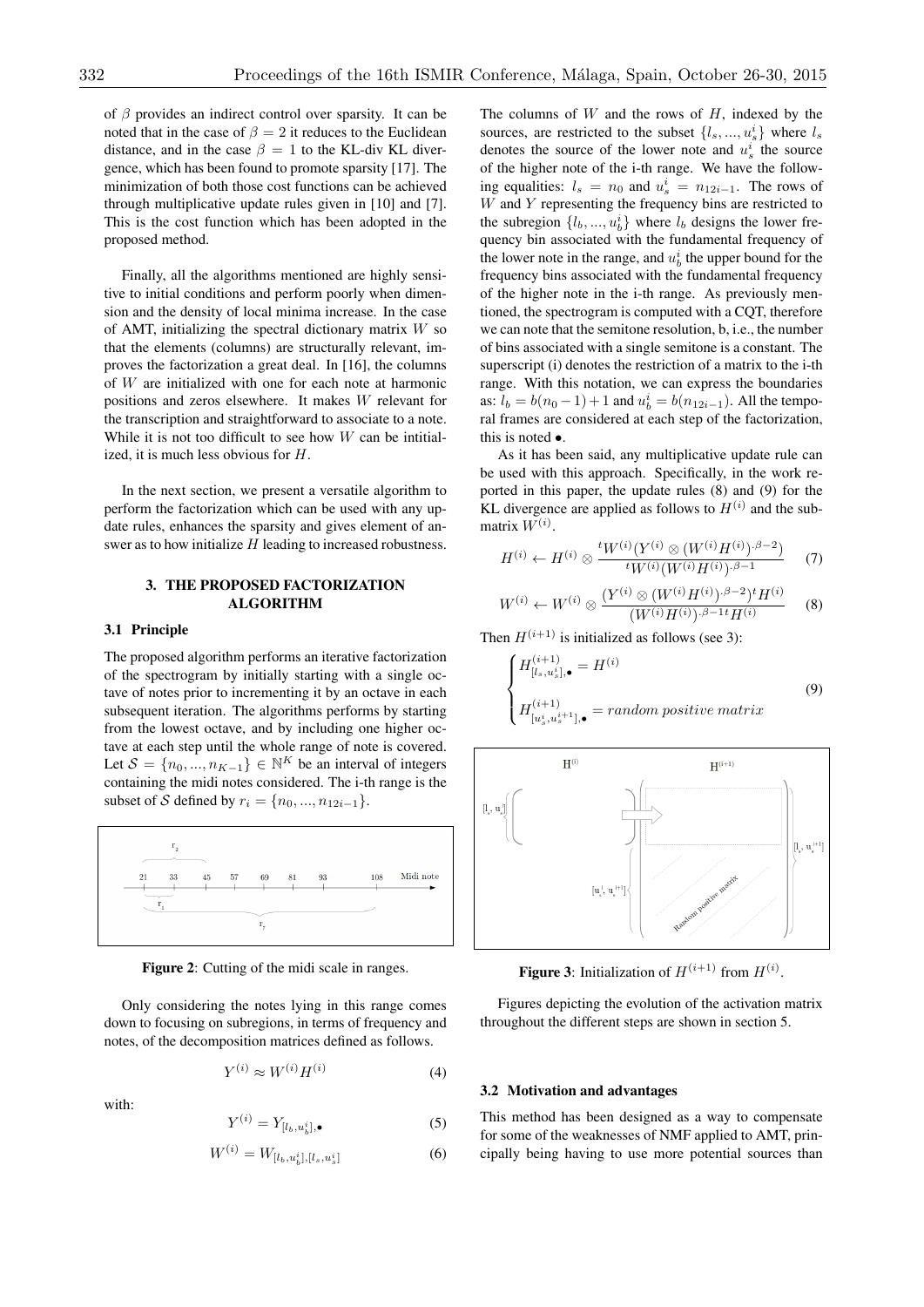strictly necessary in the decomposition (which can cause confusion in the factorization, hence the necessity of enforcing sparsity), and the high spectral similarity between certain combination of harmonically related notes, which added to the high number of sources is likely to increase the probability of falling into a local minimum. Starting from the lowest octave, helps secure a sound bass-line and avoid confusing notes with weak fundamental with their upper octave counterpart (octave problem); as it is likely to happen in the usual implementation since low notes often have a weak fundamental. Incrementing the set of notes by a single octave is also a step in this direction, in order to limit as much as possible the risks of mistaking a note for one of its harmonically related counterparts. Beside, limiting the number of sources reduces the dimension of the problem and heuristically, the risks of falling into a local minimum. Re-investing knowledge in the next steps of the

factorization helps converge toward a better minimum by ensuring convergence on growing subspaces, where confusion is less likely. The resulting activation matrix is much sparser, and much easier to post-process because of the more distinct activation peaks.

An additional advantage of the proposed method is that it allows for different treatments on the parts of the spectrogram that are factorized. For instance, it allows for the definition of octave-based tolerance thresholds in terms of amplitude or spatial repartition (peaks with a maximum value under a threshold or ranging on less than a given number of frames will be discarded). Various works in the fields of psychoacoustics and acoustic signal processing showed that such treatment is of the utmost importance in order to reliably weight and perform competitive selection between acoustic events distributed across a large frequency span and with different amplitudes [13] [20] [14].

## 4. BACK-END TRANSCRIPTION

The back-end transcription limits itself to the mere detection of activation events in *H*, since the initialization of *W* made straightforward the association between events and notes. *H* having previously been normalized we applied a threshold-based onset detection, allowing to debit activation matrix rows into chunks that can further along be weighted and sieved before being labelled as note. Those chunks are bits of the activation matrix defined by: the midi note (the row number), the onset time and the offset time. The computation of the onsets is performed by applying an adaptive thresholding on the first order differential vector of each row of *H* as suggested in [2]. The thresholding value is based on the mean of the half-wave rectified first order differential signal on the 100 neighbouring frames. The onset is defined as the first frame for which the amplitude is superior than 0.2 times the thresholding value (it has experimentally been found as a good value).

A score on the chunks was defined in order to perform a post-selection of the chunk and screen out the ones that are very likely false positives. This cost function is based on features of the chunks considered as indicators of the probability of this chunk to represent a true positive. This features are: the length of the chunk *l*, the maximum value of the amplitude within this chunk *m*, the value of the first order differential of the signal at the onset time (representing the steepness of the onset) *d*, and the energy of the signal *e* within the chunk against the cumulated energy of the signal of lower harmonics during the same time range *el*. The score of a chunk is defined as:

$$
S = (1 - \exp(\frac{-l}{c_1}))(1 - \exp(\frac{-m}{c_2}))
$$

$$
(1 - \exp(\frac{-d}{c_3}))(1 - \exp(\frac{-e}{c_1e_l}))
$$
(10)

where *c*1, *c*2, *c*3, and *c*<sup>4</sup> are arbitrary constants. For the tests we used  $(c_1, c_2, c_3, c_4) = (8, 0.1, 0.03, 0.66)$  and only chunks with a score higher than 0*.*2 were kept. These values were experimentally determined as reasonable and were kept fixed for the totality of our test. No musicspecific fine-tuning was performed.

### 5. EXPERIMENTAL RESULTS

Tests were performed on the MAPS ENSTDkCl database [9] which is composed exclusively of piano recordings with a wide variety of polyphony, genre, tempo, and rhythm. The set of notes taken into account ranges between the midi notes 21 and 108. The spectrogram is computed by a CQT algorithm with sixty bins per octave to be robust to frequency shifts around the theoretical peak position. beta divergence cost function, with  $\beta = 1$  (KL-divergence) was chosen for all matrix factorisations. The matrix  $W$  is kept fixed during the stepby-step factorization then, an additional standard NMF is performed with initialization from previous results. Our Iterative Multi Range Non-negative Matrix Factorization (IMRNMF) system is compared against an NMF-based system without the range-by-range factorization but the same back-end transcription algorithm; and the winning algorithm of the MIREX 2013 competition in Multi-F0 note tracking and Multi-F0 note estimation based on Shift Invariant Probabilistic Latent Component Analysis  $(SI<sub>-</sub>PLCA)$  [3]. The matrix *W* is initialized offline using the array provided with the *SI P LCA* source code which consists of pre-extracted and pre-shifted spectral templates for various instruments. An onset-based metric is used with a 50 ms tolerance.

The transcription is performed on the first 30 seconds of each track in the database. The thresholding and weighing constants used in the back-end transcription as well as in the IMRNMF are kept fixed during the whole test independently of the extract being processed, and even better results can be achieved with a case-by-case fine tuning of these constants, based on parameters such as genre and tempo. Below are shown illustrative examples of the evolution of the activation matrix on the MAPS \_MUSschu<sub>-143-3</sub>-ENSTDkCl track.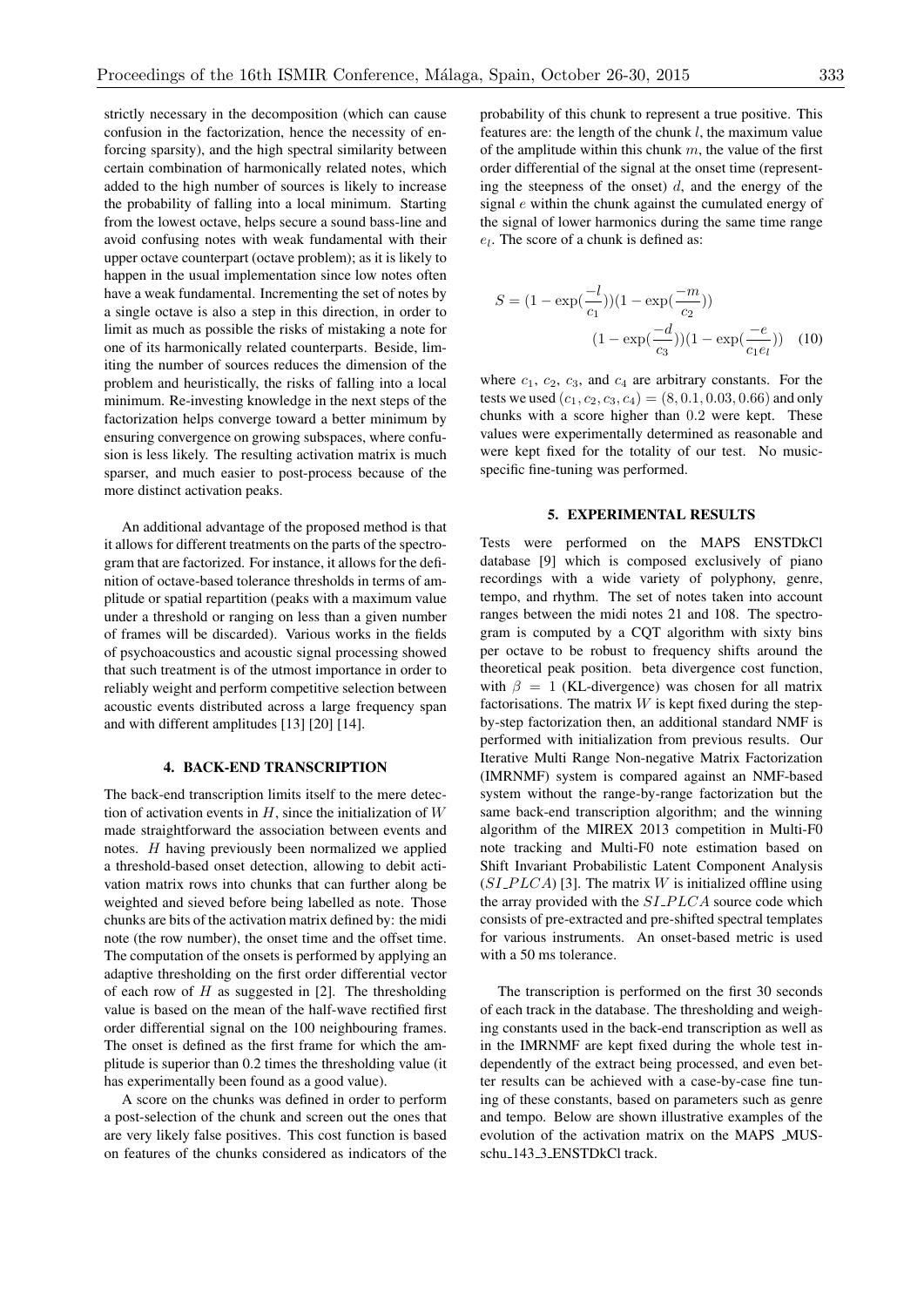| Method         | Accuracy | F-measure |
|----------------|----------|-----------|
| NMF            | 0.38     | 0.55      |
| <i>SI_PLCA</i> | 0.37     | 0.53      |
| IMRNMF         | 0.52     | 0.69      |

Table 1: Comparative results on the MAPS ENSTDkCl database.



**Figure 4:**  $H^{(2)}$  after the first 2 steps



Figure 5:  $H^{(4)}$  after the first 4 steps



Figure 6:  $H^{(6)}$  after the first 6 steps



Figure 7: Final output of the factorization



Figure 8: *H* obtained with *SI P LCA*



Figure 9: Backend transcription output

# 6. CONCLUSION AND FUTURE WORK

A novel Iterative Multi-Range Non-negative Matrix Factorisation (IMRNMF) based algorithm for automatic music transcription is presented in this paper. At the cost of increased computational requirements, though still perfectly accessible, the proposed system leads to an increase in transcription accuracy compared to the top-performing existing algorithms. This increase may be